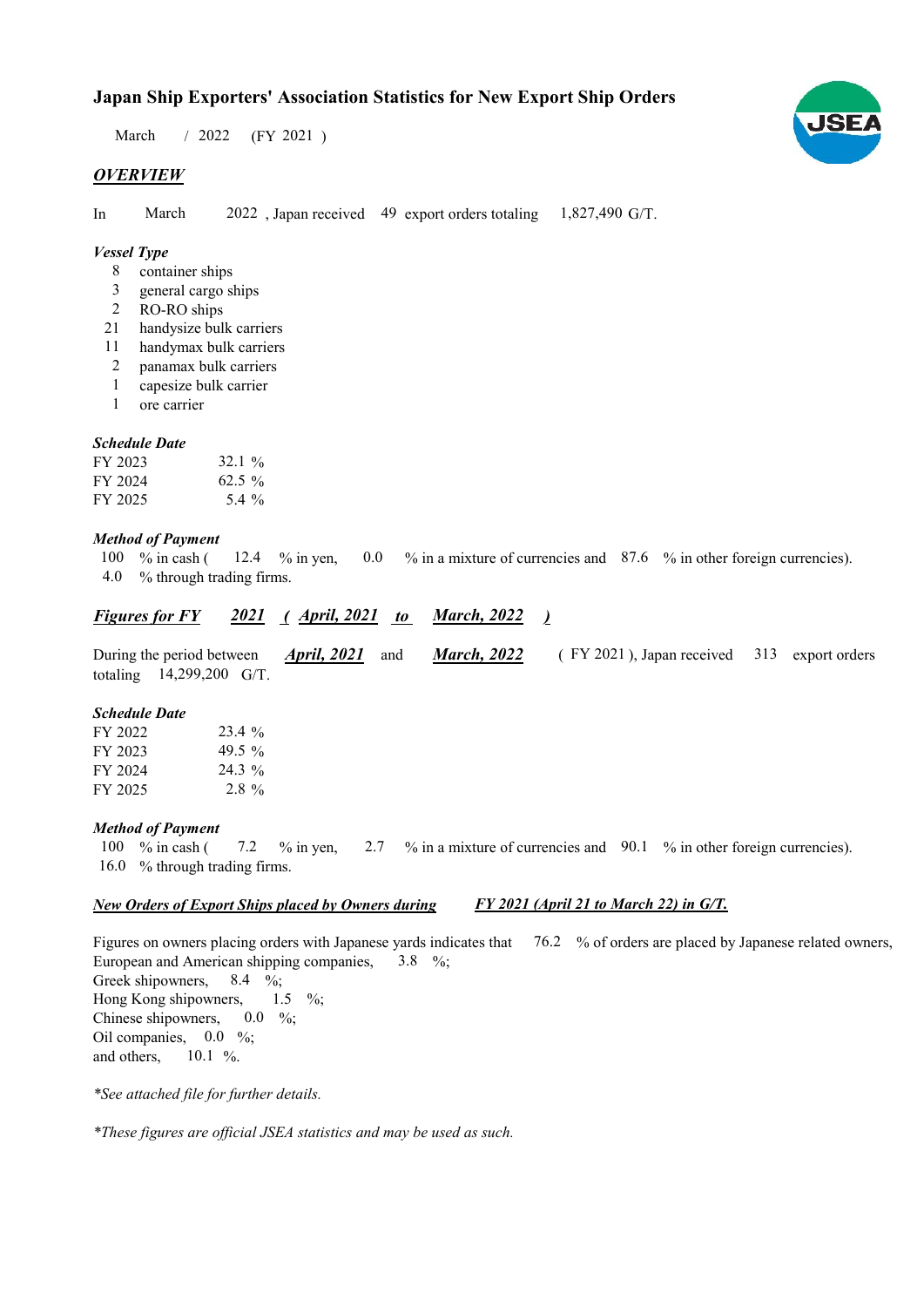# New Export Orders Placed in March 2022 (FY 2021) Based on Fiscal Year

No. G/T No. G/T No. G/T No. G/T No. G/T No. G/T No. G/T No. G/T $G/T$ General Cargos ( 52 2,765,090 47 3,216,220 6 80,860 1 9,990 2 148,000 13 627,990 69 4,083,060 16 785,980 Bulk Carriers 95 4,469,700 152 6,790,400 11 408,300 11 498,710 8 265,200 36 1,199,500 218 9,162,110 55 1,963,410 Tankers | 29 1,711,500 15 857,400 8 154,630 1 30,600 0 0 0 0 0 24 1,042,630 1 30,600 Combined Carriers 0 0 0 0 0 0 0 0 0 0 0 0 0 0 0 0Others 1 1 1,030 1 9,300 0 0 1 2,100 0 0 0 0 2 11,400 1 2,100 Total 177 8,947,320 215 10,873,320 25 643,790 14 541,400 10 413,200 49 1,827,490 313 14,299,200 73 2,782,090 FY 2021 / FY2020 (%) \* 112.2 248.3 73.2 44.8 42.5 121.2 159.8 \*\* 75.4 In CGT 4,056,700 4,910,170 377,391 243,057 209,177 939,333 6,679,128 1,391,567 Apr 21 to Nov 21 December 2021 January 2022 Description Apr 20 to Mar 21 February 2022 March 2022 Apr 21 to Mar 22 Jan 22 to Mar 22

*Figures for shipbuilding orders of 500 G/T and over for export as steel vessels placed with JSEA members are covered.*

\*FY 2020/FY2019

\*\*Calendar Year 2021

JSEA (April 2022)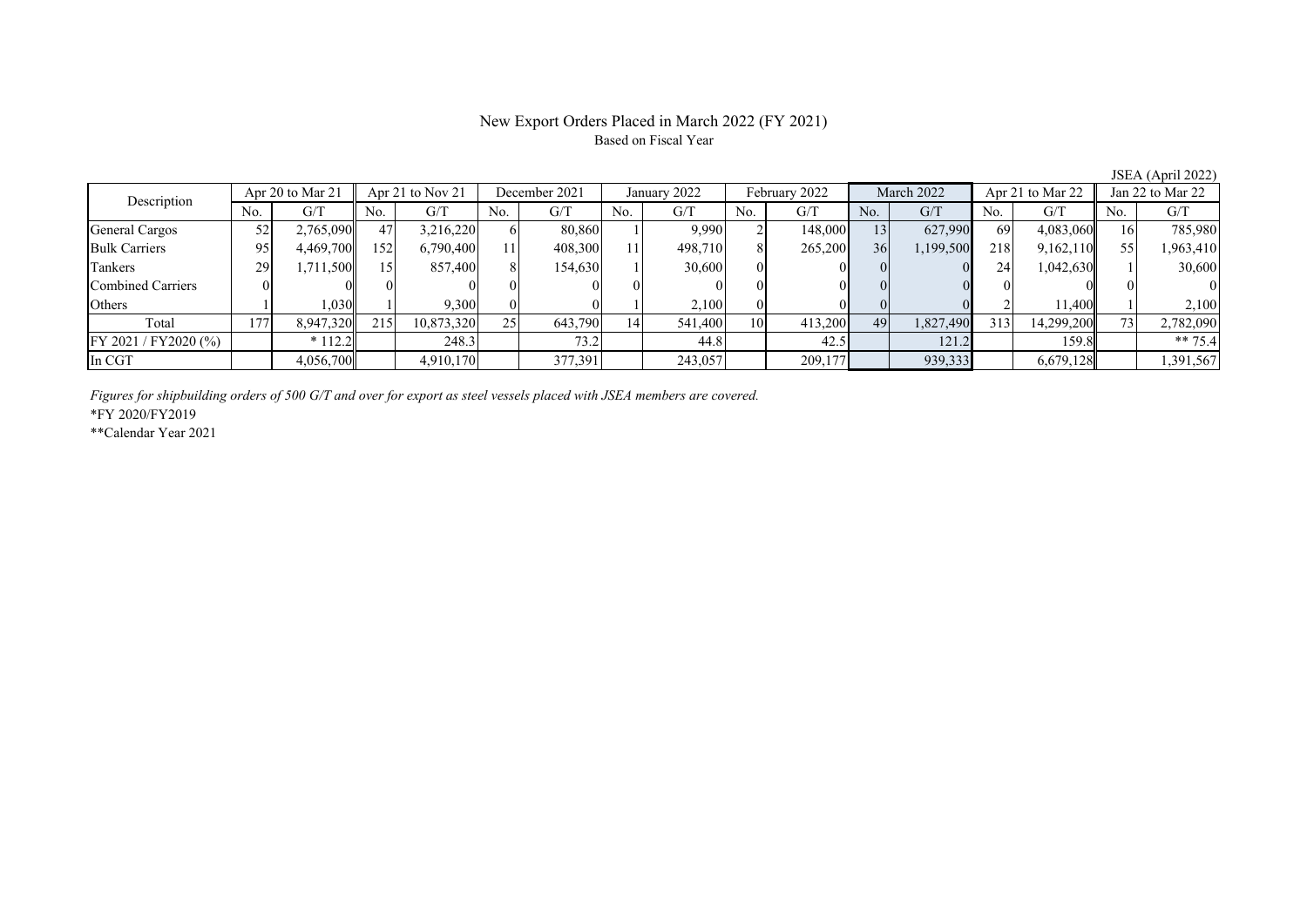# Export Ships Delivered in February 2022 (FY 2021) Based on Fiscal Year

JSEA (April 2022)

| Description           |                  | Apr 20 to Mar 21 | Apr 21 to Nov 21 |           | December 2021 |         | January 2022 |         | February 2022 |         | March 2022 |         | Apr 21 to Mar 22 |           | Jan 22 to Mar 22 |           |
|-----------------------|------------------|------------------|------------------|-----------|---------------|---------|--------------|---------|---------------|---------|------------|---------|------------------|-----------|------------------|-----------|
|                       | No.              | G/T              | No.              | G/T       | No.           | G/T     | No.          | G/T     | No.           | G/T     | No.        | G/T     | No.              | G/T       | No.              | G/T       |
| <b>General Cargos</b> | 27<br>$\angle l$ | 0.000,548        | 24               | 1,375,699 |               | 141,220 |              | 18,658  |               | 170,345 |            | 134,953 | 33               | 1,840,875 |                  | 323,956   |
| <b>Bulk Carriers</b>  | 175              | 7,458,729        | 89               | 3,608,333 |               | 156,694 |              | 368,790 |               | 416,884 | 11         | 519,686 | 124              | 5,070,387 |                  | 1,305,360 |
| Tankers               | 33               | 1,702,736        | 21 <sub>1</sub>  | 1,549,381 | $\theta$      |         |              | 360,845 |               | 91,927  |            | 338,995 | 32               | 2,341,148 |                  | 791,767   |
| Combined Carriers     |                  |                  |                  |           |               |         |              |         |               |         |            |         |                  |           |                  |           |
| Others                |                  |                  |                  | 1,238     |               |         |              |         |               |         |            |         |                  | .238      |                  |           |
| Total                 | 235              | 10,162,013       | 1351             | 6,534,651 |               | 297,914 |              | 748,293 |               | 679,156 | 16         | 993,634 | 190              | 9,253,648 | 48               | 2,421,083 |
| FY 2021 / FY 2020 (%) |                  | $*68.9$          |                  | 97.7      |               | 81.6    |              | 73.6    |               | 100.6   |            | 70.2    |                  | 91.1      |                  | ** 77.9   |
| In CGT                |                  | 4,648,304        |                  | 2,928,016 |               | 148.789 |              | 323,265 |               | 352,955 |            | 396,238 |                  | 4,149,263 |                  | 1,072,458 |

*Deliveries of new shipbuilding orders of 500 G/T and over for export as steel vessels placed with JSEA members are covered.*

\*FY 2020/FY2019

\*\*Calendar Year 2021